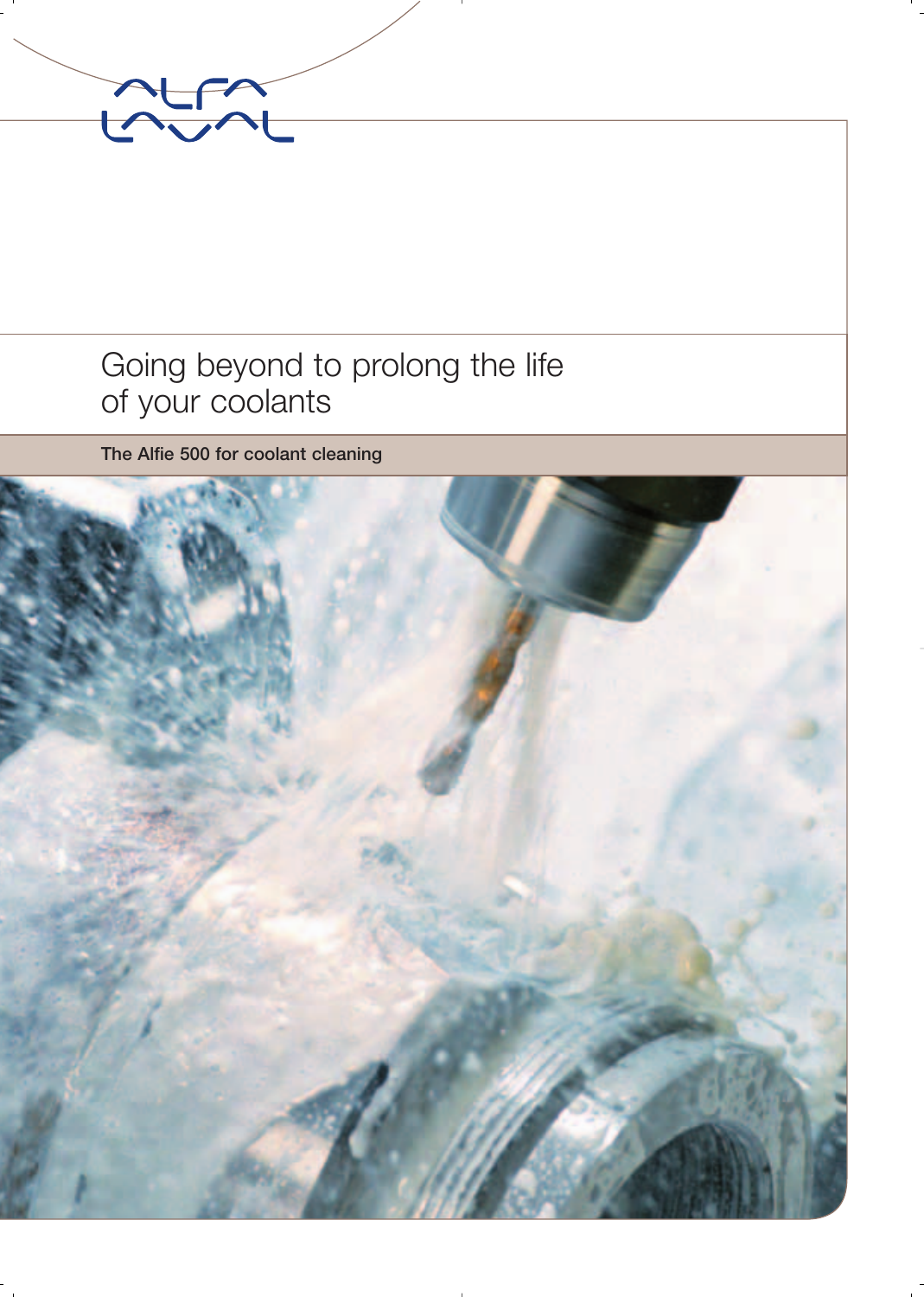**Less downtime**





**No more sticky tools**





**No odour**

**Better product quality**



**Reduced allergic reactions**





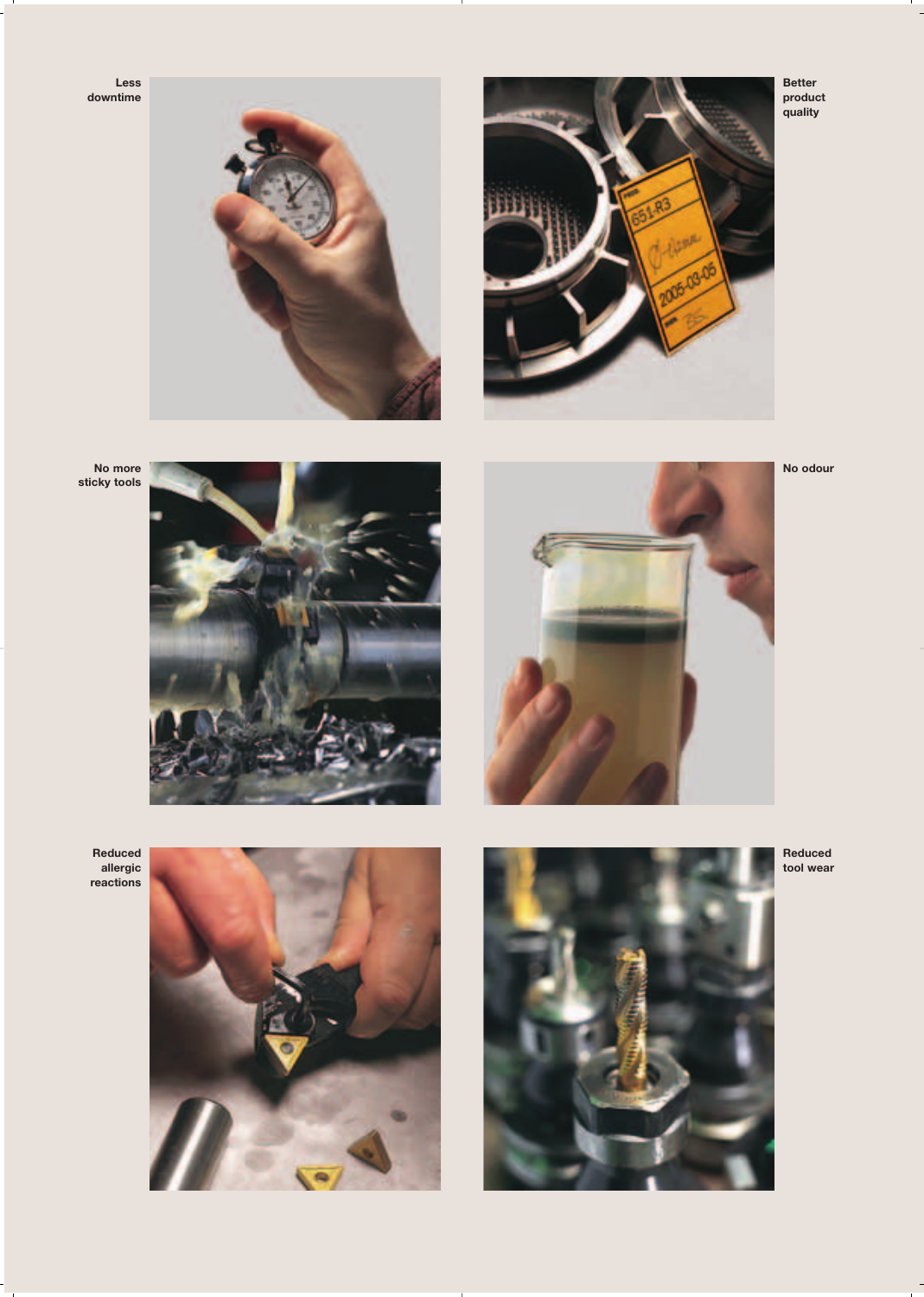# Clean coolants save more than you think

For the metalworking industry, coolants are a major expense. Some are obvious: Replacing them – a messy and timeconsuming task. Disposing of them – a continually rising expense in the face of today's environmental regulations.

But dirty coolants also incur other less obvious but no less expensive costs. For example, tramp oil and solid particles in coolants can cause increased tool wear, quality problems during later processing and health problems for your personnel.

In short, it's well worth the effort to take steps to keep your coolants clean.

And with Alfa Laval's centrifugal separators, it's not much of an effort to begin with.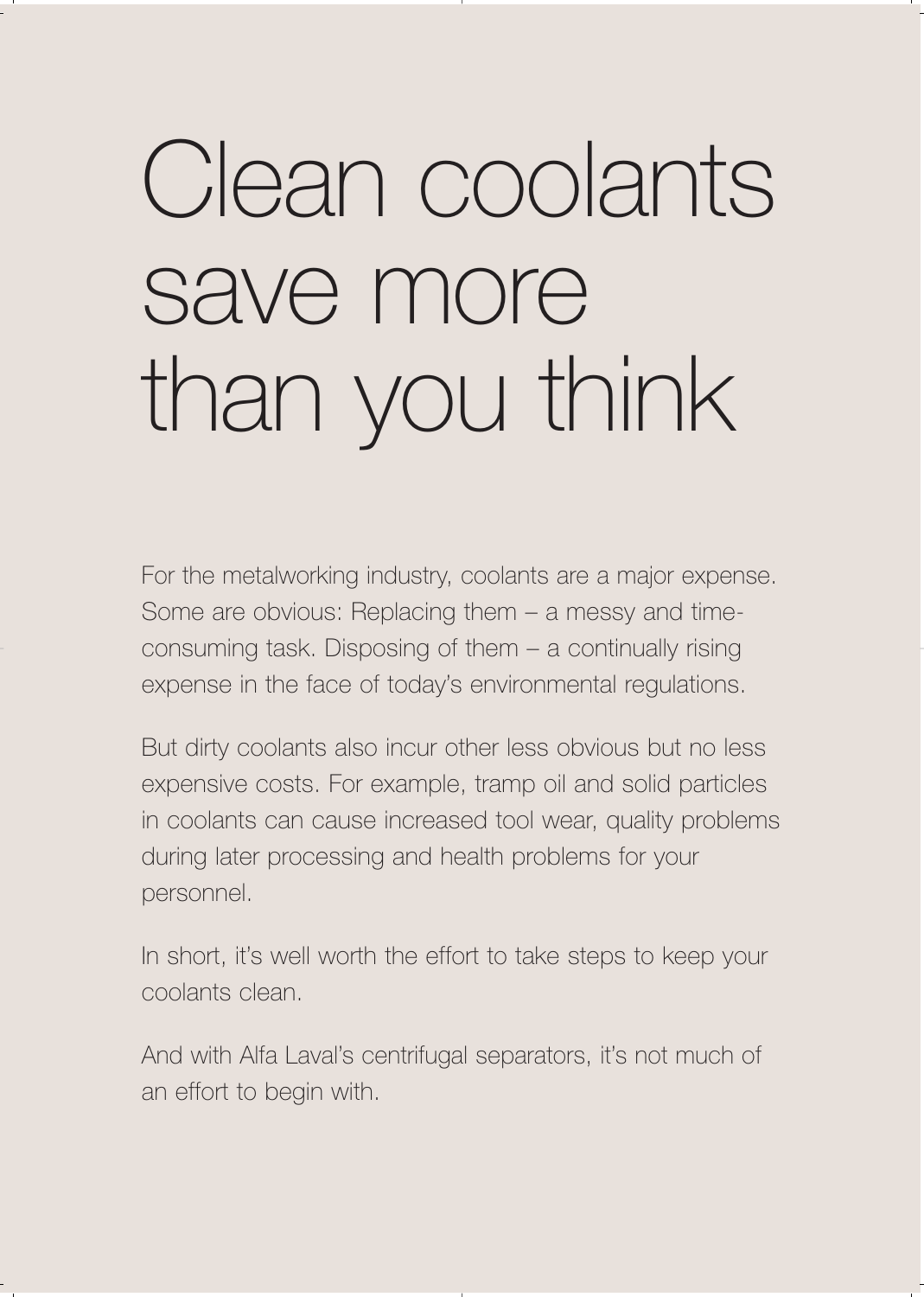- Low fluid replacement/disposal costs
- Longer tool lifetime
- Cleaner components, improved end-product quality
- Less downtime for service since the separator is installed in bypass flow
- Fewer man-hours required for maintenance of service fluids
- Healthier work environment
- Reduced impact on the environment



## We see a potential to cut cost and boost productivity

#### **Every machining stage in your plant needs coolants. Always having clean coolants offer clear benefits.**

#### **Alfie 500 – worth evaluating**

Alfie 500 is specifically designed to remove contaminants from coolants in smaller systems, using the time-tested technique of high-speed centrifugal separation. With its compact design, Alfie 500 is easy to move across a workshop floor. And you can use it to service several tanks, or just one, for volumes of up to  $15 \text{ m}^3$  (7,500 gallons). The equipment is easy to operate thanks to a PLC-based control panel. And just about anyone can quickly learn how to operate and service it.

Since the separator is installed in a bypass flow, Alfie 500 can treat the coolant during a production run or at standstill. Alfie 500 separates tramp oil as well as metal fines and solid particles down to 1 µm from the coolant.

#### **Recycling means major savings**  Install Alfie 500 and your fluids will last much longer. Continuous cleaning extends the life of your coolants and, with top-ups, it can last as long as 10 years!

Imagine the savings on fluid disposal and replacement. No filters to replace or dispose of. Clean coolant is returned to your tanks, "pure" free oil or tramp oil is collected in a tank and a compact

dry cake of particles collects on the inside of the separator bowl.

#### **Precise tools – better end quality**

In light of today's zero-defect production philosophy, Alfie 500 is a clear asset in any metalworking plant.

Clean coolant minimises tool wear caused by contaminants, giving more precise machining and fewer rejects.

#### **Keep your tools running**

The Alfie 500 will raise your productivity. Clean coolants mean longer tool lifetime and longer production runs without tool changes. It also means fewer breakdowns due to solid particles clogging pumps and other equipment. Fewer stops for tank cleaning is yet another benefit.





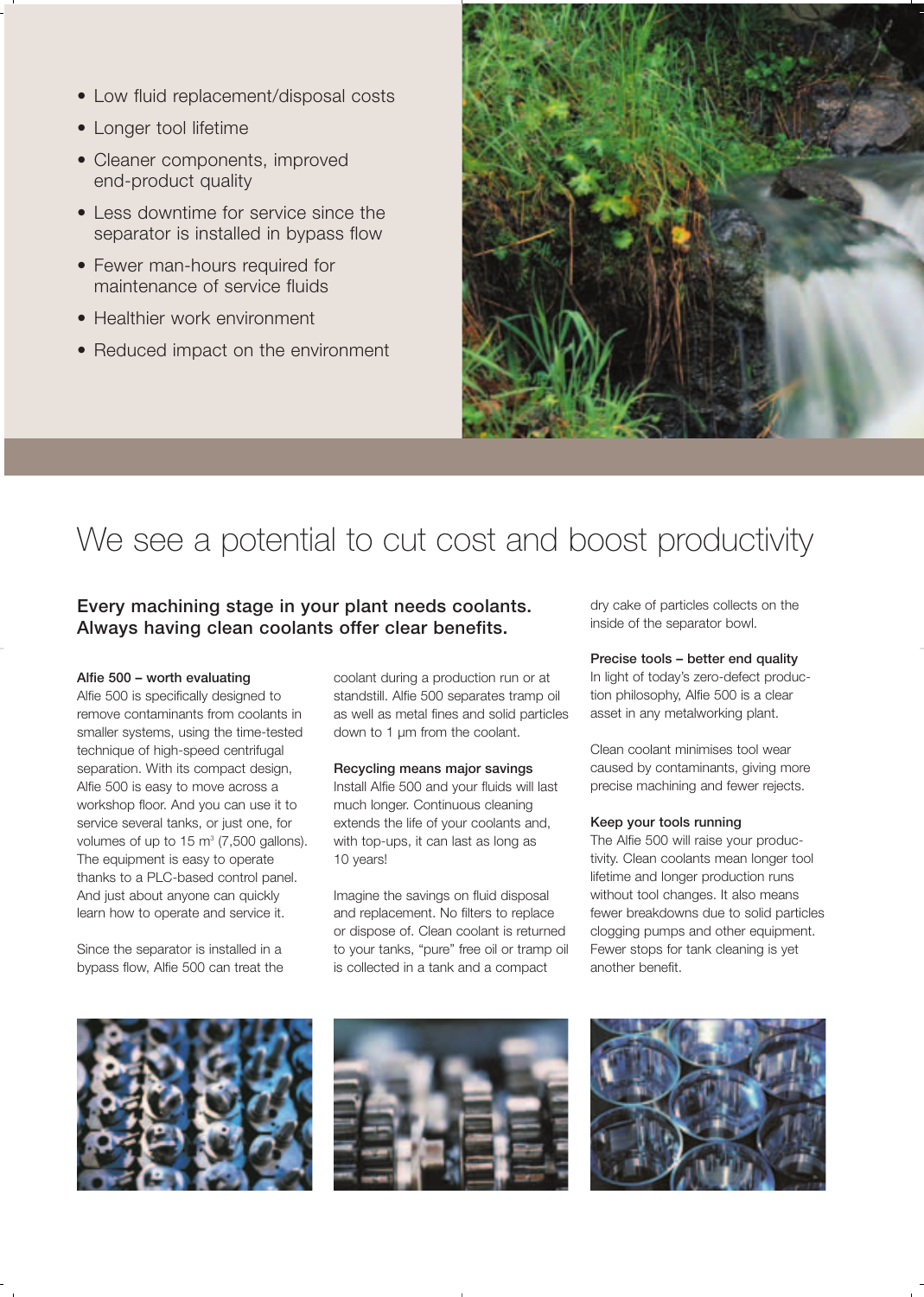

## The Alfie 500 – look how easy

The Alfie 500 is the perfect solution for cleaning coolants in metalworking operations.

#### **Install in any system** Install Alfie 500 in a bypass flow. No redesign is necessary on your machine.

**Extremely simple to operate** The Alfie 500 is ingenious, very effective, and very easy to work with. All functions are controlled by a PLC-based control system. And with a well thought-out design.

#### **Plug-and-play operation** Hook up Alfie 500 and start it up. The system works automatically and requires no supervision. Your coolants will

last longer than ever before.

**Support worldwide and** 

**around the corner** Alfa Laval's global resources include 50 sales companies and an extensive Parts & Service network, supporting customers in more than 100 countries. A network of local distributors and service providers can also provide support.

 Solid particles accumulate inside the rotating bowl. When the bowl needs to be cleaned, it can be opened with a few simple operations.

> **2** When the tramp oil has reached a certain level in the collecting tank, a microswitch is activated, stopping the cleaning process and turning on an indicator light.

> > **C** The surface of the rotating bowl is coated with a material that is 12 times harder than steel.

> > > 4 Mobile and compact. Large wheels make it easy to move the Alfie 500 even when the floor is not entirely smooth.

> > > > **S** Suction hose with surface suction device.

**6** Hose for return of clean fluid.

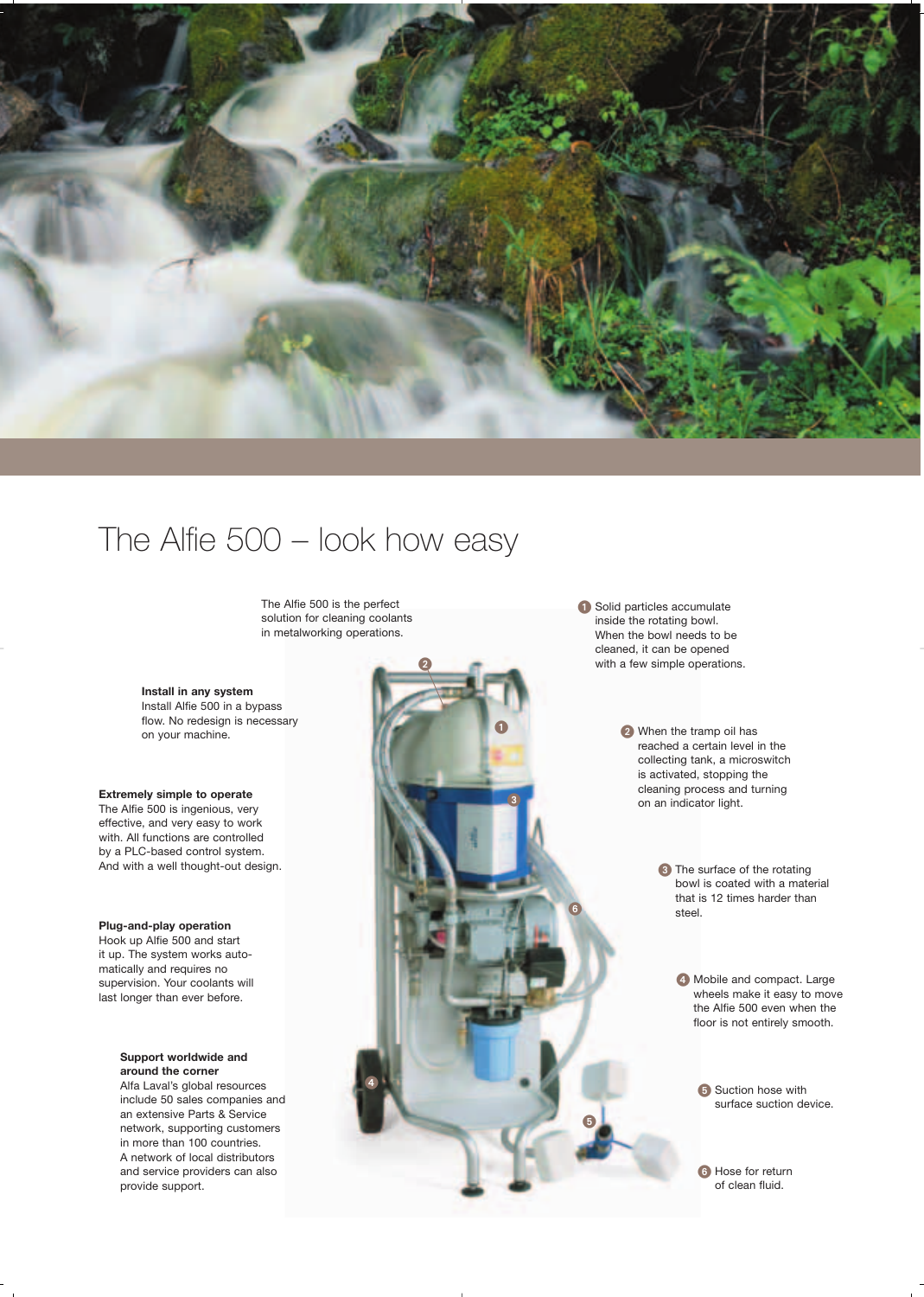## Designed to improve your processes time and time again

#### **Easy to operate and service**



#### **Step 1**

Fold down the safety yoke and remove the three bolts to open the separator.



**Step 2** Attach the tool and simply lift the separator bowl.



**Step 3** The dry sludge is easily removed from the inside of the bowl. After depositing the sludge, the system is ready for operation.



#### **Suction devices**

A float-type suction device (A) is standard. The optional bellows type (B) is designed for narrow spaces and shallow tanks (up to 100 mm).

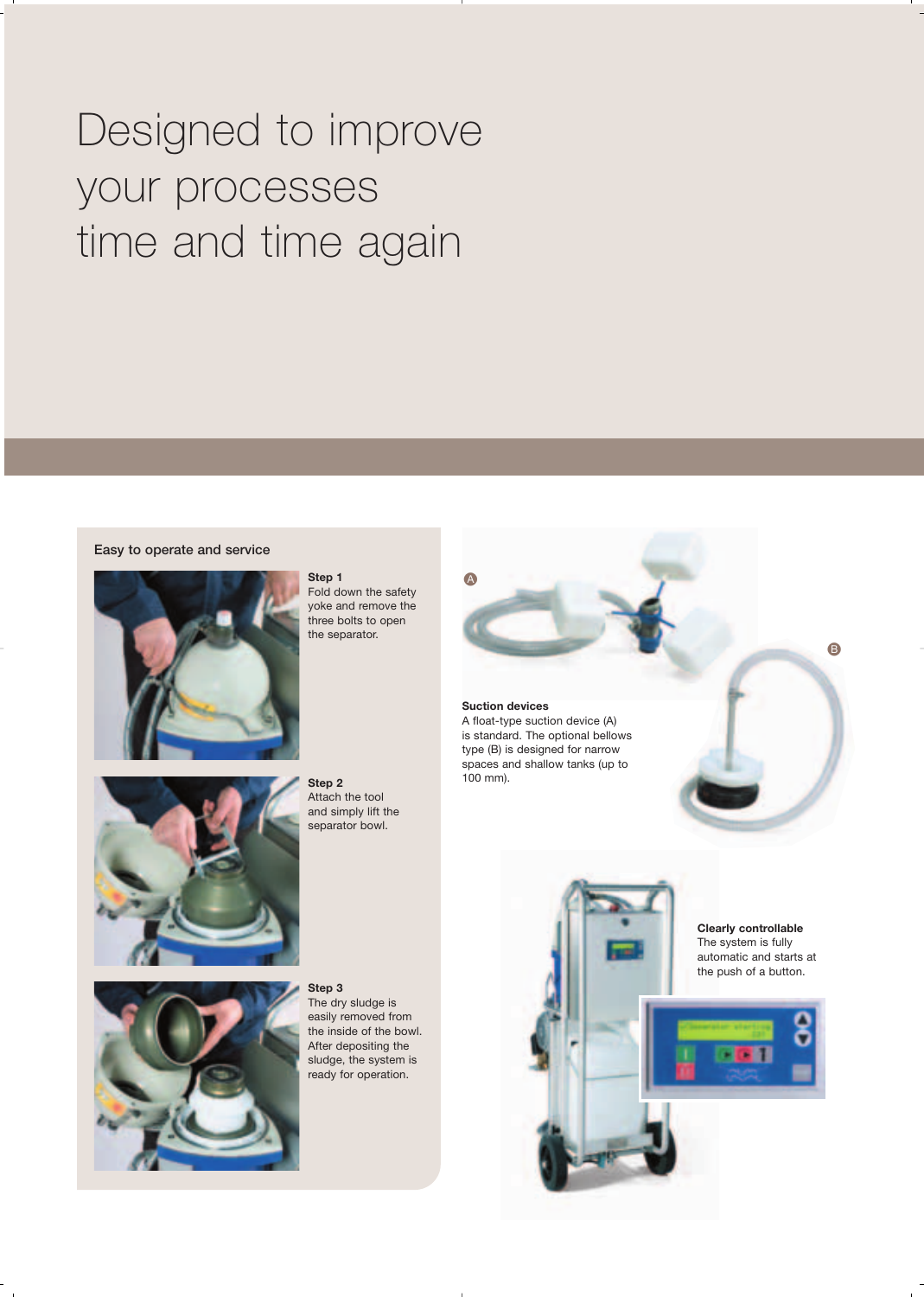#### **Plug-and-play**

Alfie extracts a side stream of contaminated coolant from the tank and returns the clean coolant to the tank without interrupting the machining process. No alterations to existing equipment are necessary.



#### **Technical data**

| Capacity                  |                          |
|---------------------------|--------------------------|
| Max. flow, 50/60 Hz       | 500 l/h (2.2 gpm)        |
| Sludge space              | $0.6$   $(0.16$ gal)     |
| Liquid requirements       |                          |
| Max. temperature          | 70°C (160°F)             |
| pH value                  | 6–9                      |
| Electrical data           |                          |
| Voltage                   | 230 V or 100–230 V       |
|                           | single-phase $(\pm 5\%)$ |
| Frequency                 | 50/60 Hz                 |
| Amperage                  | 10 A                     |
| Weight                    |                          |
| Total weight, incl. stand | 60 kg (135 lbs)          |
| Dimensions                |                          |

| Length | 620 mm $(24")$ |
|--------|----------------|
| Width  | 510 mm (20")   |
| Height | 1140 mm (45")  |

#### **The Alfie 500 is only a fraction of what we can help you with**

Alfie 500 is a perfect example of how an innovative product can be developed by combining proven technology with advanced materials and design solutions. Alfie 500 is our smallest separator for the cleaning of coolants; the largest model has a capacity of 8,000 l/h (35 gpm), and can handle tanks with capacities up to 300  $m^3$ .

Our total product range includes some 20 separators that also treat wash liquids, oils, other emulsions and paint waste. Alfa Laval is also the world's leading supplier of heat exchangers, helping customers around the world heat, cool and transport any type of fluid.